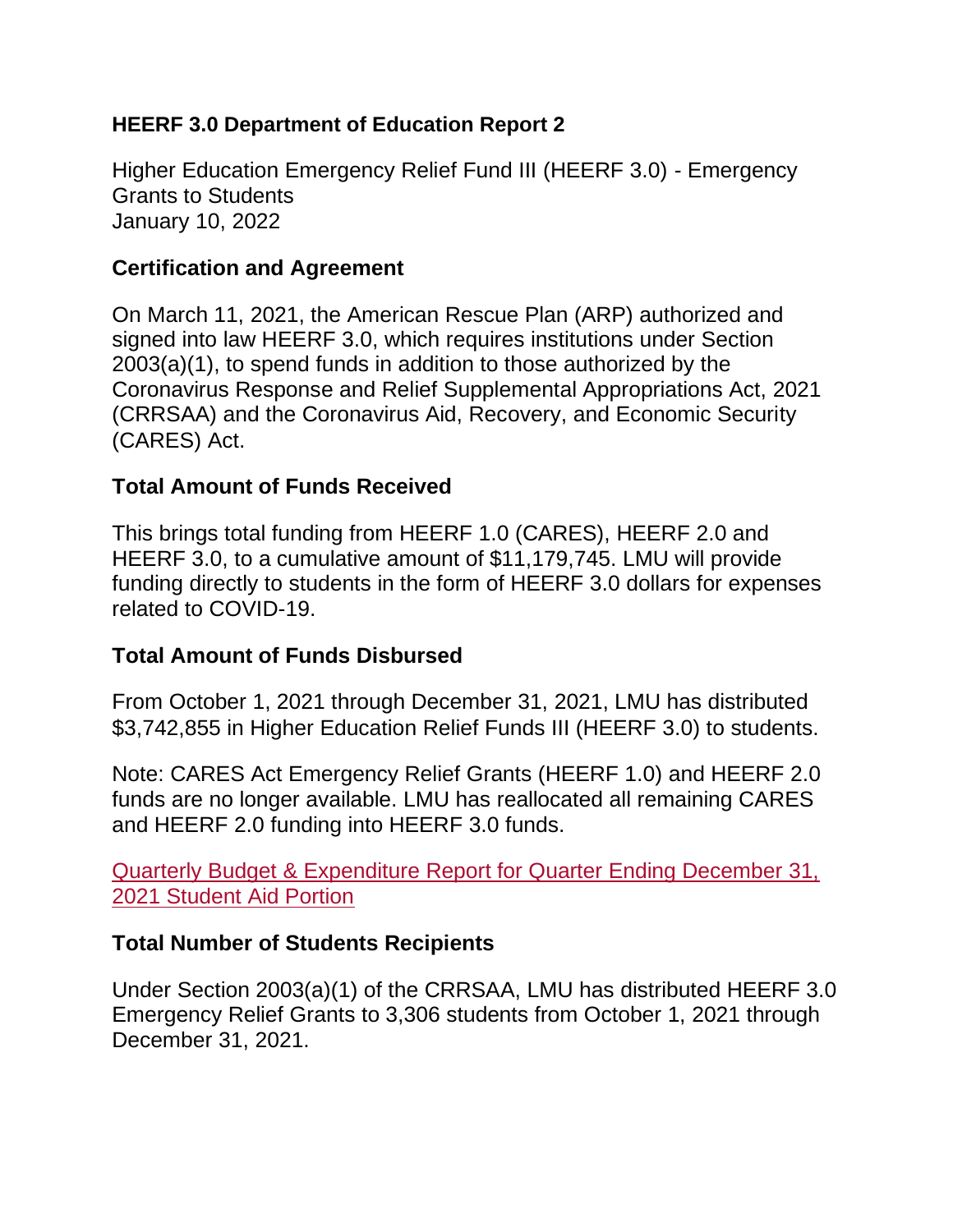## **Methods Used to Determine which Students will Receive Emergency Grants and How Much**

# *Fall 2021 Methods*

Undergraduate and Graduate Students who completed the 2020-21 Free Application for Federal Student Aid (FAFSA), with exceptional financial need as determined by their FAFSA expected family contribution (EFC) ranging from \$0-\$10,000, and were enrolled in at least one unit for the Spring 2021 or Summer 2021 semesters were prioritized and will automatically receive a one-time, lump-sum grant of \$350. No separate application is needed. Students are not required to have received federal aid or fall into just the \$0-\$10,000 EFC range to qualify. If you have extenuating COVID-19 related expenses that exceed \$350, you may submit a [HEERF 3.0 Emergency Relief Grant Application](https://www.lmu.edu/media/2019lmu/returntocampus/documents/HEERF-3.0-Emergency-Relief-Application_Fall%202021x2_FINAL.pdf) no later than December 17, 2021 for additional consideration. Students who have not completed a FAFSA may also still apply. Financial Aid will review and determine an amount, if any, on a case-by-case basis.

LMU Loyola Law School Students who meet the eligibility requirements above are encouraged to submit a **HEERF 3.0 Emergency Relief** [Application](https://www.lmu.edu/media/lmufinaid/graduatefinancialaid/2022-2023graduateforms/HEERF%203.0%20Emergency%20Relief%20Application_Fall%202021x2.pdf) no later than December 17, 2021. Financial Aid will review and determine grant amounts, if any, on a case-by-case basis. Students with exceptional financial need as determined by their FAFSA expected family contribution (EFC) ranging from \$0-\$10,000 will be prioritized. However, students whose EFC is \$10,001 or higher or those who did not complete a FAFSA may still apply.

# *Fall 2021 Outstanding Balance Student Opt-in Methods*

Undergraduate and Graduate Students with an outstanding student account balance were identified during the Spring 2022 enrollment period in mid-November and before the end of the Fall 2021 term. Students then had to demonstrate exceptional financial need as determined by their FAFSA EFC ranging from \$0-\$10,000. LMU sent electronic notification to this student population and provided an opportunity to assist with their outstanding balance. LMU obtained the student's electronic, affirmative consent if a student wanted to use a HEERF 3.0 grant to satisfy an outstanding account balance per the Higher Education Emergency Relief Fund III (HEERF 3.0) Frequently Asked Questions guidebook.